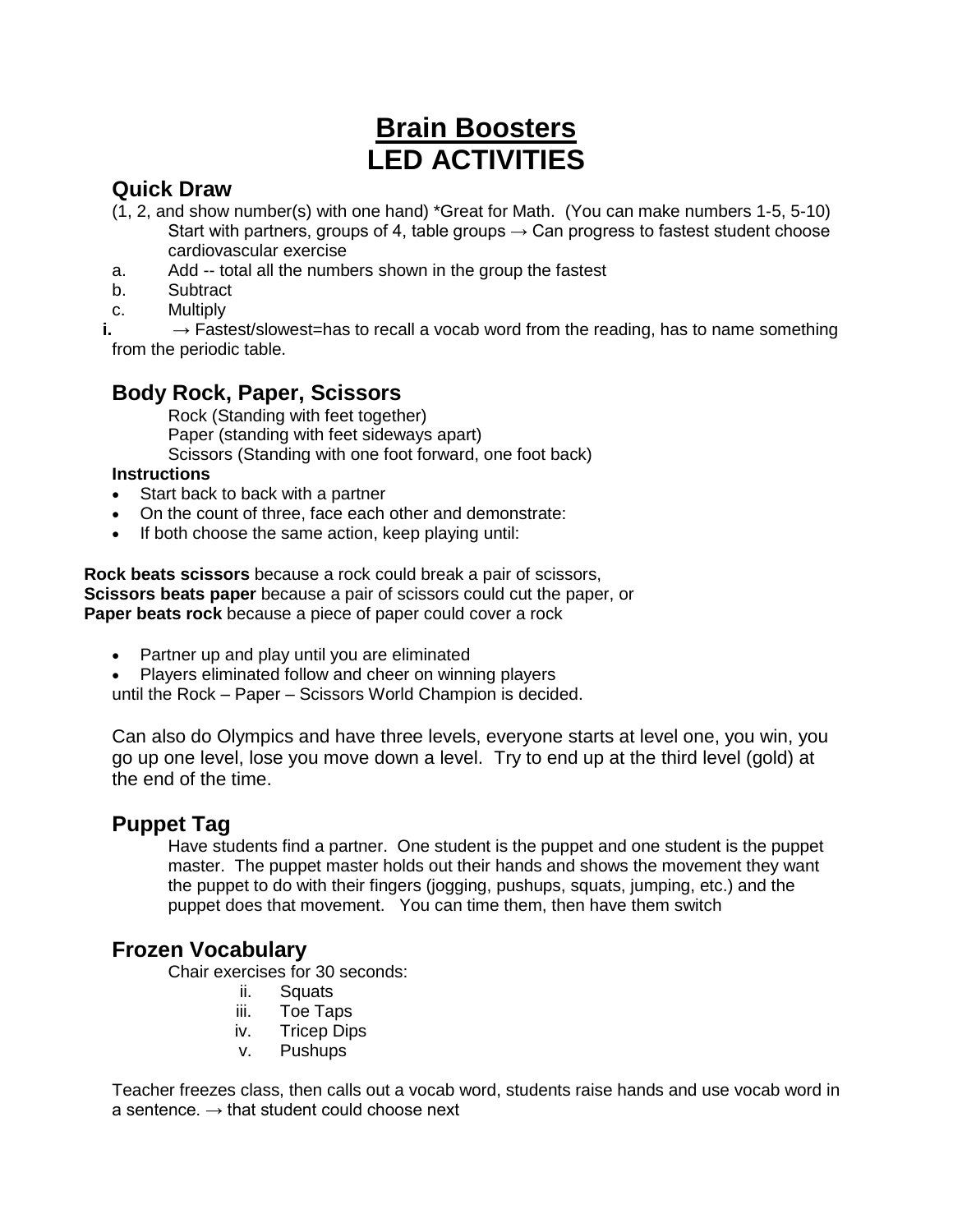### **Stick fitness:**

Use popsicle sticks to write exercises and numbers on and have students draw them out of cup, you select the amount. Students working hard, or previously were answering during content get to select the stick. Can also have a set at the tables and students self-select stick.

# **Silent ball:**

Sit on desks, voices on, working on throwing and catching. A bad throw, catch, or talking, the student must sit down and perform a stretch or strength activity of their or your choice. Can do it with table groups and they have to work on names, say the person's name before you throw it to them. Can add in multiple objects.

# **Ball toss:**

Crumpled piece of paper and work on hand eye coordination. Toss in air with dominant hand, toss with non-dominant hand, back and forth between both hands, toss with a partner, toss with both balls to a partner, etc. Can use pencils if you don't want to waste paper

# **Grouping:**

Get students out of chairs and say a number. They must stand with a group of that number. Repeat

### **Fit Decks:**

If you have a set of fit-deck cards give each student a card, they must perform exercise on card then find someone to switch cards with. Can also do this in groups of three, each student leads their group in their exercise, then all three go and switch cards with someone and come back to their group and lead the group through the new card

# **Alternative Card Tag:**

Use a deck of cards, each student gets a card, walk around classroom if they tag someone on the shoulder, they must switch cards with them. Stop the students and give them an exercise, whatever card they have they must do that number. Aces: 1, Face cards: 10 and then repeat

### **Card Fitness:**

Exercises: Based on Suit

- Hearts squats
- Spades jumping jacks
- Clubs pushups
- Diamonds Lunges (each leg)

Each of the four suits (hearts, diamonds, clubs and spades) is assigned a particular exercise. The number of each exercise you do is determined by the face value of the cards with 2-10 equal to the number, jacks = 11, queens = 12, kings = 13 and aces = 14.

# **Find A Buddy:**

This activity requires students to move in general space while a song plays and when the music stops, students must find a buddy to perform the movement announced by the teacher. The students begin by moving around in general space throughout the classroom performing the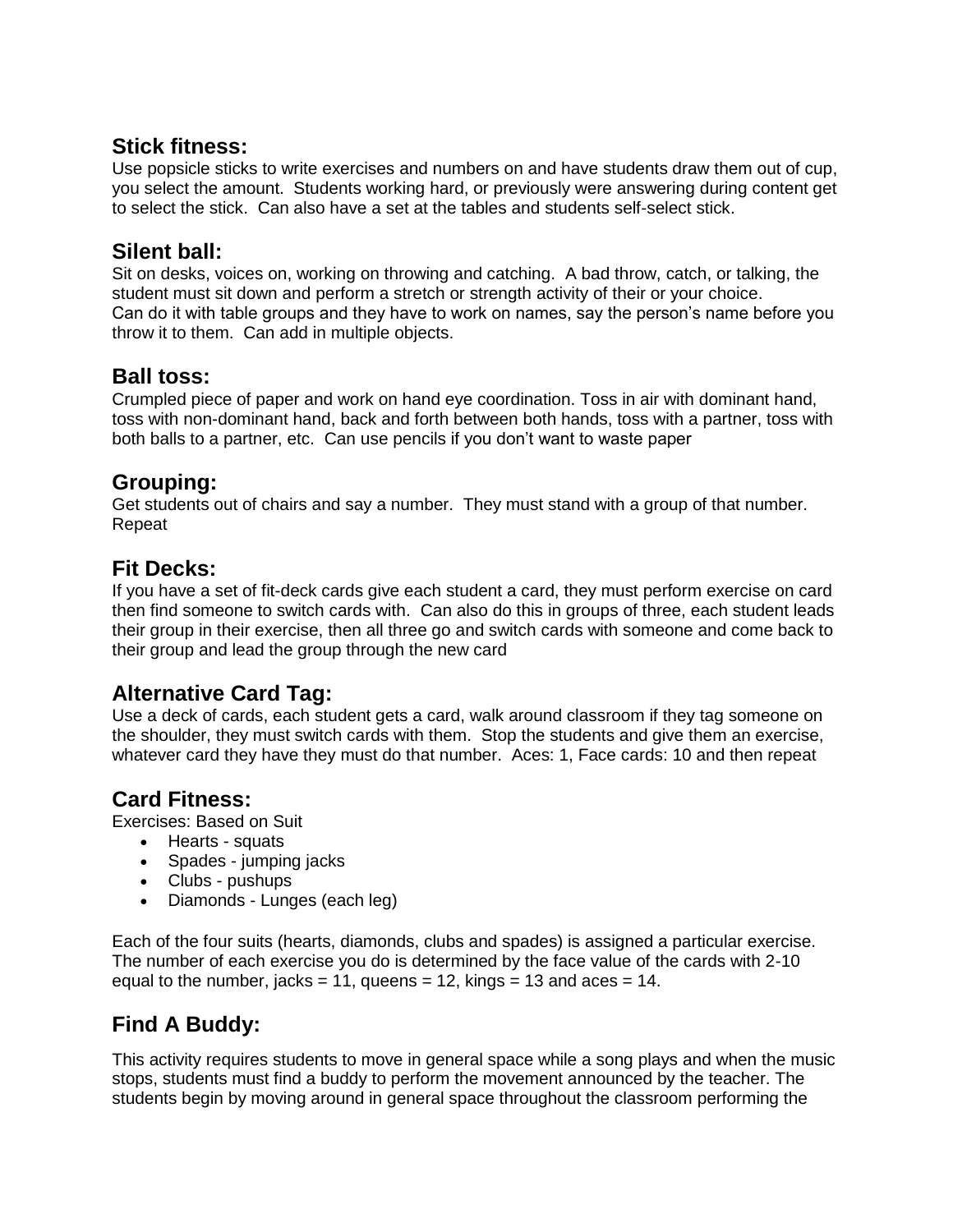locomotor movement chosen by the teacher. If it's a smaller room, have students simply walk for this exercise. When the music stops, the teacher will instruct students to get toe to toe with a buddy. After students have found partners, the teacher will instruct students to perform a movement with their partner. An example of a movement could be having students give their partner a hand hug with their right hands and performing five split squats with their right leg leading, then switching hands and lead legs to perform five split squats on their left side. After students have finished performing the exercise, the music will begin to play again for students to move around in the general area until the music stops again. The students are then instructed to go toe to toe with a new partner to perform the new exercise given by the teacher. The movements and exercises involved specifically in our activity is listed below in order of how they will be instructed to students in class.

# **Uno Workout:**

**-Green cards** symbolize squats which the emphasis is on proper form and waking up the dormant glutes, hamstrings and quads. *"Everyone squat, knees stay behind the toes, breathe out when squatting down".*

**-Yellow cards** represent power poses; hold a power pose of choice for the amount of seconds on the card. The choices for power poses include: both hands above head with legs spread apart looking up slightly and hands on hips feet spread apart looking forward. Power poses and body language can help release endorphins and if practiced enough can build confidence. Remind students to breathe as they hold their pose. "*Hold one of the power poses! Feet spread and either hands high or hands on hips, breathe normally".*

**-Blue cards** represent the movement of stomping and clapping that goes as such; stomp left foot, clap, and right hand slap left leg, then stomp right foot, clap and left hand slap right leg. Do the movement to a three count. This is a cross body movement that weaves the cognitive aspect of doing multiple actions in sequence using opposite sides of the body. *"Left stomp, clap, right hand to left thigh, reverse".* "*One, two three, one two three".*

**-Red cards** represent modified jumping jacks. Modified jumping jacks are low impact and are performed by stepping to the left and right while raising the hands above the head like normal jumping jacks, just slower. "*Step right, step left, keep your hands together then extended over your head".*

**-Wild cards** represent acting wild! Shake different body parts together, separate or spin around in place. Reverse cards involve everyone walking around to other people giving double high fives above the head and saying "hello" or "you're awesome" until everyone has given five high fives. "*Move around the room! Give five people double high fives".* 

Uno workout is successful with a custom deck. Take an Uno deck and pick out specific numbers and colors so when done randomly, the exercises and number of movements are not too much or too frequent. Place the deck on the document cam so the entire class can see which card is played and then flip the top card of the deck over each time an exercise or movement is complete.

# **Who Changed the Motion?:**

The class is organized into a circle, or around the perimeter of the classroom, with all players standing. Two players are selected to be the "detectives" and are placed in the center of the circle. The detectives are directed to hide their eyes for a few seconds while a "motion leader" is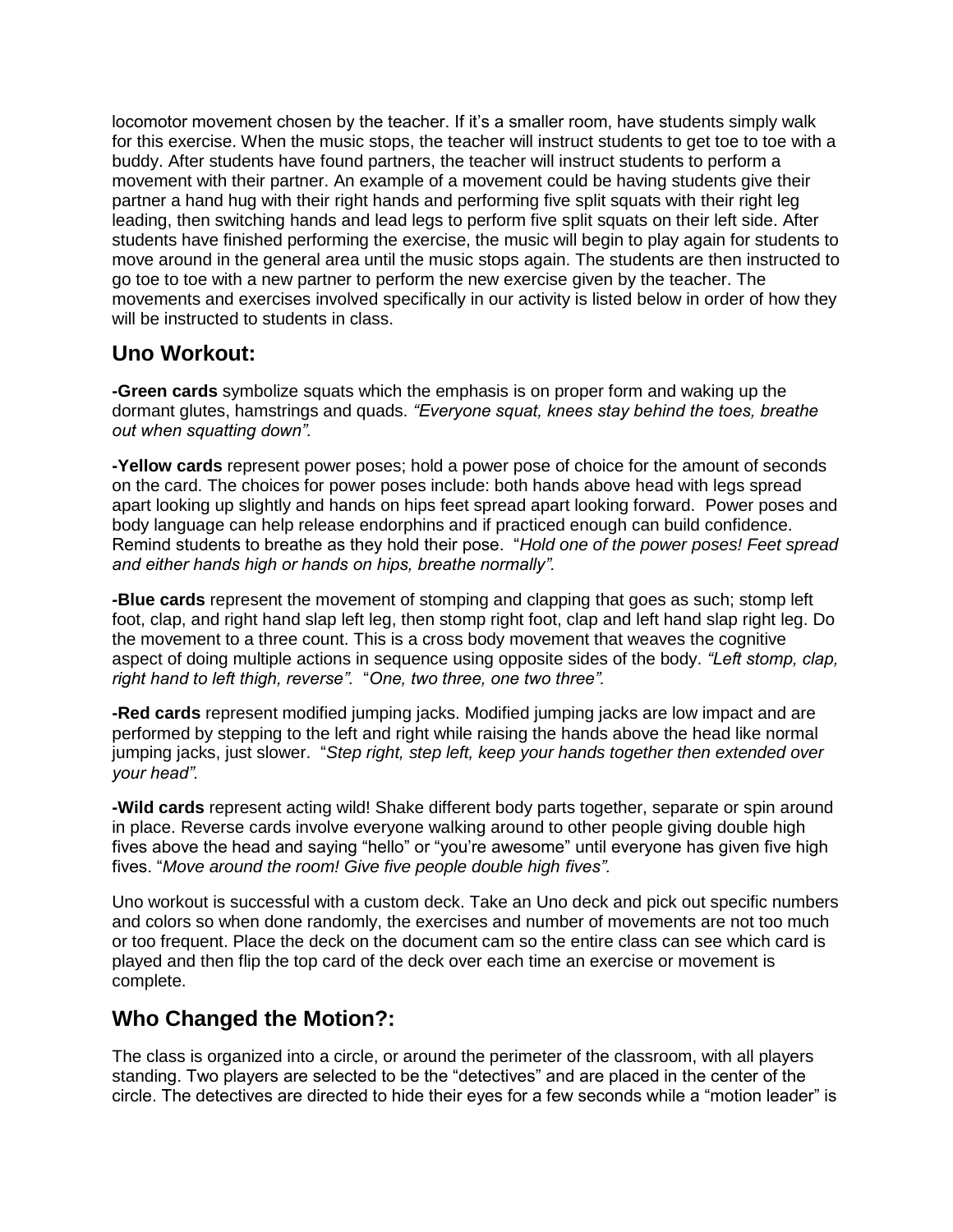selected from the circle players. The new motion leader starts the motion (march, hop, jump, movement combinations such as march and flap arms, etc.) All circle players imitate these moves. Detectives open their eyes and try to watch the circle of players to detect who the leader is. The leader changes to another motion the second that the detective's' eyes are off of him/her. All outside circle players change to the new motion as rapidly as possible without looking at the leader but looking at other players in order to confuse the detectives.

Each detective is allowed two guesses as to who the leader of the group is. If a detective guess correctly, he/she gets to stay in for another turn. New detectives are selected, and play resumes.

# **Dice Fitness: (You can make dice out of paper or buy large foam dice)**

One dice will have six numbers on it, and one will have six exercises on it. (Jumping Jacks, Pushups, Squats, Rocket Jump, Lunges-on each leg, Balance-on each foot). Pick two students at a time to roll a dice. For example, a student might roll one dice that says "7" and one that says "jumping jacks." The whole class will then proceed to do seven jumping jacks. For math practice, have 3 dice. Two dice that are numbers so they can add, subtract, etc.

# **Trading Places:**

Can be in a circle or at desks. Call out a trait and if they fall in that category they need to switch places with someone. (Ate breakfast this morning, has a sibling, has brown hair, etc.)

### **I like:**

Make a class circle. One person starts in the middle. They say, "My name is and I like Basketball." Anyone that likes basketball needs to jog across the circle. Last person in the circle goes to the middle. If it is someone that has already gone they can pick someone that has not. Instead of saying names, you can have them say something about the content area.

### **Make them laugh:**

Have students partner up. Pick a spot with a good length of space and have the partners stand across from one another making a space in the middle (essentially making two long lines of the entire class). Now that you have line 1 and line 2, pick someone from line 1 to start. That person starts at one end of the line, their objective is to make it down and back walking without smiling or laughing, so line 1 is staying quiet and line 2 is trying to make them laugh while they walk. \*Make sure they keep a clear space, no touching the person walking, and be appropriate. If the person does not laugh or smile, their team gets a point, if line 2 makes the person laugh they get a point. Then switch and choose a person from line 2 and continue.

### **Air Writing Brain Break**

 For this activity the students will be up and moving around. The students will be teacher directed to do one of the following locomotor skills: jumping, marching, hopping, twisting, galloping, skipping. To start, have the children march in place and progressively add different or more difficult movements to get them traveling around the room. This task can be done with or without music. The children will be focusing on staying in open space and being away from others. Once everyone is up and moving, the teacher will add in the cognitive piece of the brain break.

 At various points the teacher will call out different items such as letters, shapes or numbers. The students then will stop in their own space. Using various body parts, head, arms, legs, hands or index finger, the student must "spell out" the item called. For younger children,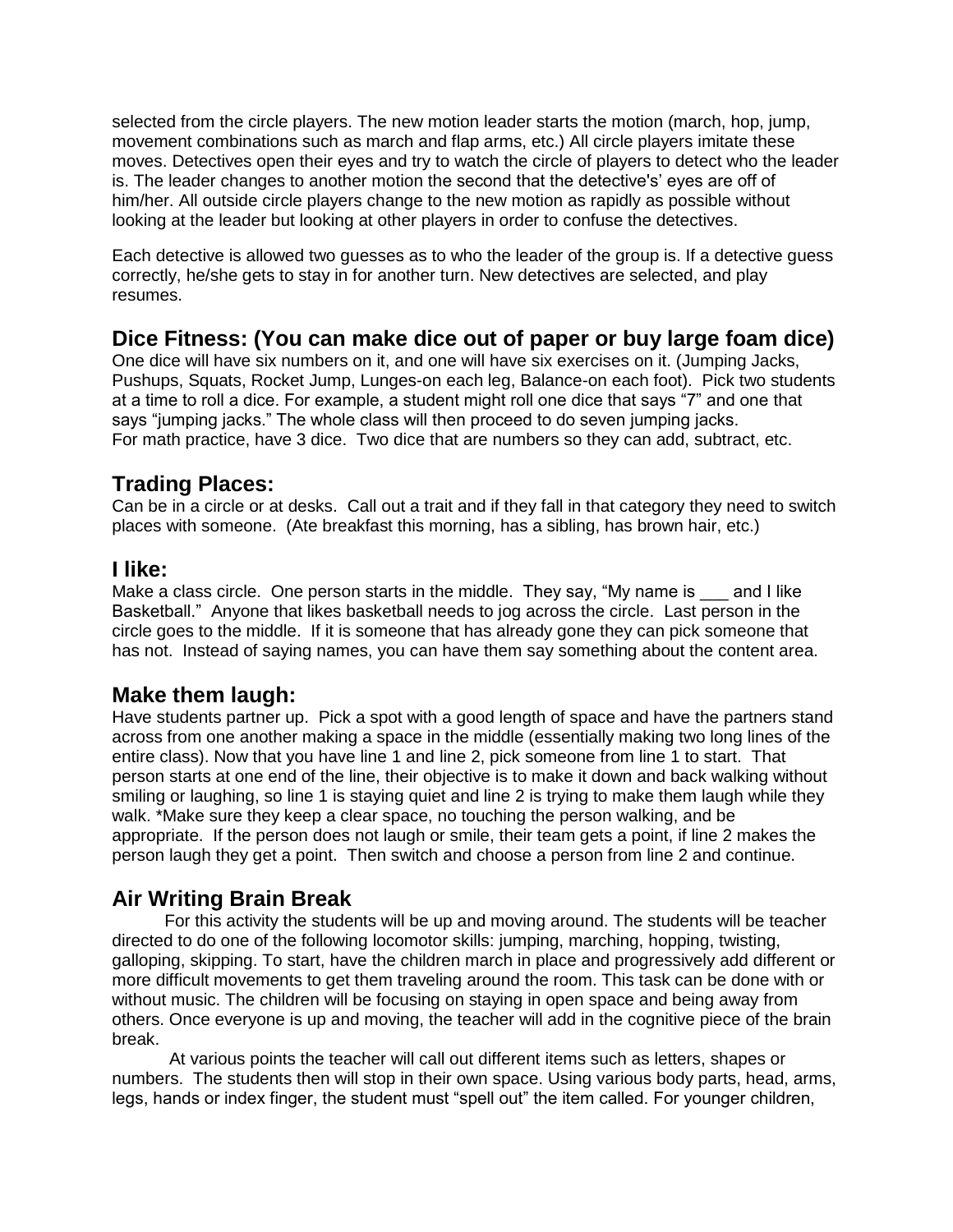start with the ABC's, shapes and numbers lower than 10. To add difficulty, mix letters and numbers to the task as well as words or combinations of all three. After about 20 seconds or so of attempts, the teacher will direct the children to move around and wait for another letter, shape or number to be called.

### **Math Activity**

Give every student a playing card (take out the face cards and the 10). Students move around the room and switch cards with each other while music is playing (use different locomotor movements). When music stops, students freeze and look to the teacher for instructions. Challenges can be individual, partner, small group or even using the entire class. Practice math concepts:

- If your number is odd hop on one foot, even do jumping jacks. Turn music back on and every time they exchange cards students must change their movement based on whether the number is even or odd.
- Even/Odd #s
- Greater than/Less than
- Find the Sum, Product, Difference, Quotient (partners or small groups) teacher can call on each group and say answers out loud or say the answer to your partner - partners help correct each other. When the music starts, if the answer was Greater Than or equal to - students skip if it was Less Than - students slide
- Make a proper fraction, numerator stands, denominator kneels down When the music starts, if you were the numerator gallop, denominator walk backward
- Improper fraction can you reduce your fraction? Did you have a whole #?
- Mixed number (Groups of 3) whole number with a fraction, ask students to convert it to a decimal. Is this a rational (a number that terminates or repeats itself) or irrational number (neither repeats nor terminates ex. pi)?
- Form the largest number possible (Groups of 3 or more) have each group say their number out loud. The # 763 the 7 would say seven hundred, 6 says sixty, 3 says 3. Practice place value. if you are the thousands place skip, hundreds place slide, tens place jump, one's place walk.
- Groups of 2 or more, come up with a computation problem or algorithm that results in the largest answer possible and explain it to the class. For this one you may need to give students paper & pencil, or white boards and they will probably need calculators.

Ex. Four students with the #s 5, 8, 4, 3 may start their thinking with addition, then think multiplication, then think about combining the #s 85 X 43, 543 X 8, or 543 to the 8th power or 8 to the 543rd power. Let the kids play with the numbers and see what skills they use.

# **Strength:**

Strength with chairs: Toe touches on chair/high knees Push ups on chair Tricep dips Plank **Squats** Various strength exercises: Jump rope (no rope) Squat jumps Push ups using table or wall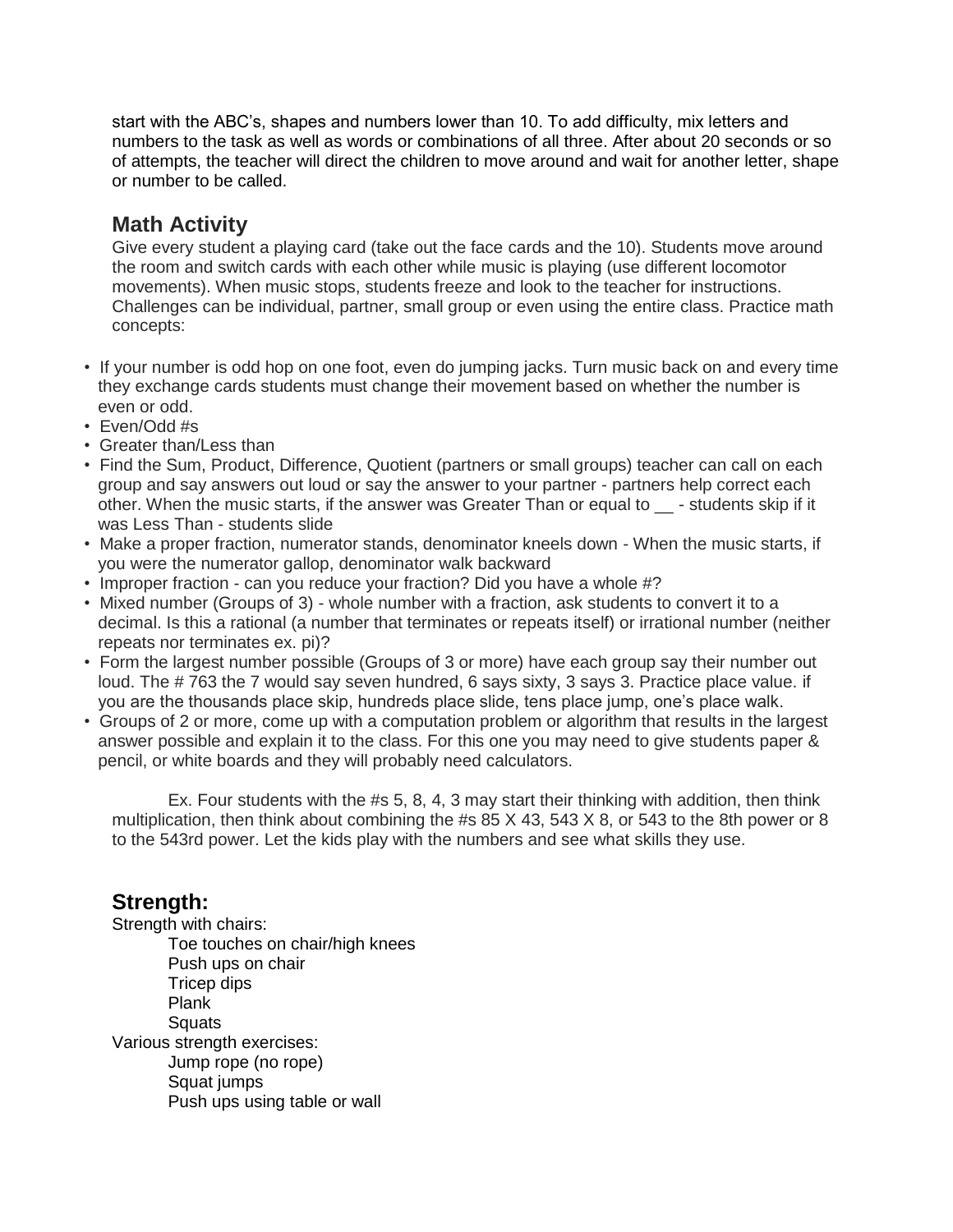Wall sits Elbow to knee Planks Calf raises **Burpees** Curl ups

### **Cardio exercises:**

Jog in place Jumping jacks Lateral jumps/line jumps/ski jumps Cross countries **Hopping** High Knees Glute kicks Ski jumps

### **Flexibility/Stretching exercises:**

Frankenstein's Shoulder stretch Quad stretch Calf stretch Hamstring stretch (Foot on chair or foot on floor)

# **Ways to incorporate exercises:**

- **30 second exercises**, choose a student to pick an exercise and class does exercise for 30 seconds
- Use Dice to decide how many of an exercise
- Can use dice and multiply, add, subtract to decide number of exercises
- Write on whiteboard exercise options, students pick whichever one they want to do
- Play music and call out an exercise, move to the beat

# **Physical movement can be incorporated into the lesson content as illustrated by the following strategies:**

#### **Stand Up and Stretch**

- Students can stand by their desk or wherever they are in the classroom for a brief moment of stretching and movement
- Can be done at regular intervals or whenever a teacher notices a need for a shift in student engagement
- During presentation of new content, stand and stretch can be incorporated into student processing time
- Students can be taught to recognize their own need to stand and stretch to maintain their focus as part of regular classroom routines and procedures

#### **Body Representations**

- Students briefly act out important concepts from the content
- Can be done in small groups to improve engagement and deepen understanding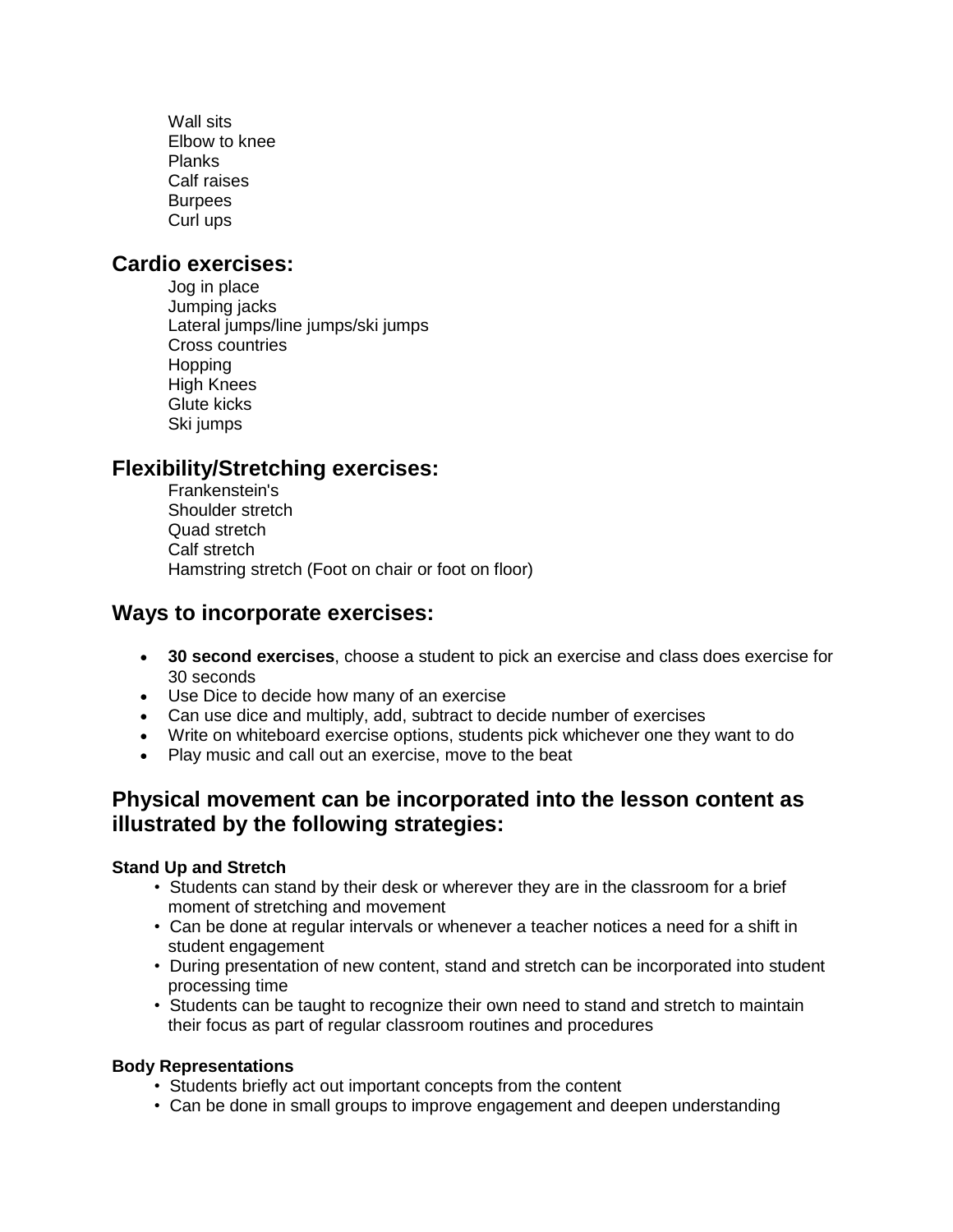• Effective during processing time or as review

#### **Give One, Get One**

- · Pairs of students stand and compare responses
- · Each student identifies information they have but their partner does not
- · Students try to get new information from, and give new information to, their partner
- · Can be done with multiple pairings
- · Works well with the use of academic notebooks

#### **Vote with Your Feet**

- Students move to different areas of the room in response to a posed question
- Works well with T-F and Multiple Choice type questions
- Can also be used to indicate reaction to a response (i.e., incorrect, partially correct, totally correct)
- Effective way to review and monitor for student understanding

#### **Corners Activities**

- Students move to groups in the four corners of the room
- Each group focuses on a different concept or question
- Group responses can be shared with the larger group or charted for review as groups rotate through the four corners

# **VIDEOS (Sometimes you just need something to follow!)**

### **Jammin' Minute: 1 minute of fun!**

(google jammin' minute to find many more videos on youtube)

Jammin' minute <https://www.youtube.com/watch?v=C8KxL1g-ez4>

Jammin' minute 2 [https://'www.youtube.com/watch?v=9pCmjD7bUko](https://www.youtube.com/watch?v=9pCmjD7bUko)

Jammin' minute 3 <https://www.youtube.com/watch?v=ADVhMKf8en0>

Jammin' minute 4 <https://www.youtube.com/watch?v=wHoGGkXTixU>

Jammin' minute 5 <https://www.youtube.com/watch?v=DY6zP-K7tRA>

Jammin' minute 6 <https://www.youtube.com/watch?v=Ev-ZRhG4S-w>

### **Dance/Rhythms:**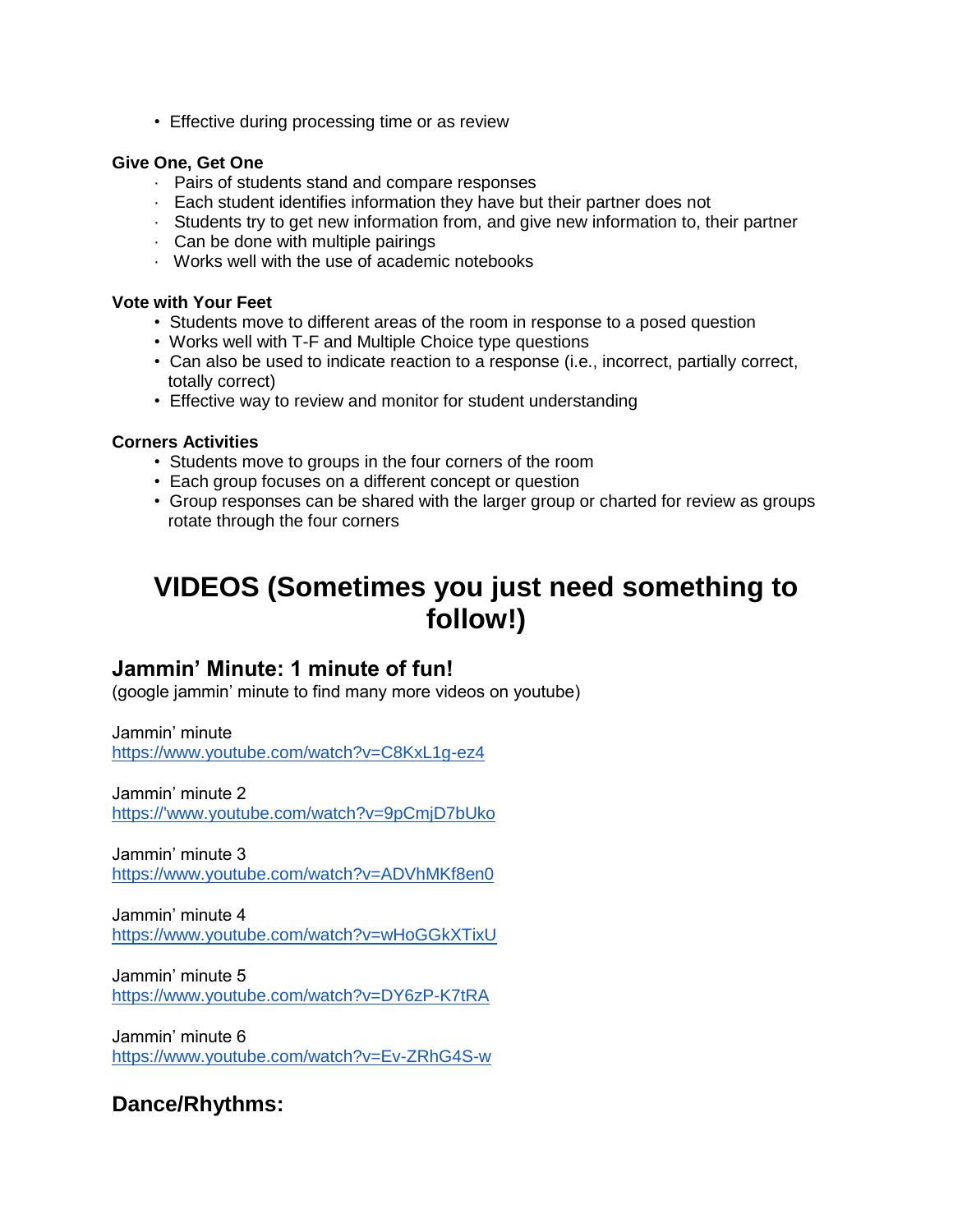#### Dj got us falling in love

<https://www.youtube.com/watch?v=-P5jDUwY6Oc>

#### Sid Shuffle

<https://www.youtube.com/watch?v=uMuJxd2Gpxo>

#### Cardio whip/ nae nae

<http://www.buzzfeed.com/carolinekee/watch-me-whip-and-nae-in-gym-class#.tlw6MEqJw>

#### Cupid shuffle

<https://www.youtube.com/watch?v=qHFXNfmp8hU>

#### Cotton eye joe

<https://www.youtube.com/watch?v=oW7yibdtLs0>

#### Hey baby

[https://www.youtube.com/watch?v=5hfNdisGm\\_k](https://www.youtube.com/watch?v=5hfNdisGm_k)

#### Jive mix

<https://www.youtube.com/watch?v=zSJu4em411o>

#### I like to move it <https://www.youtube.com/watch?v=zirEgMebB9k>

Best days of my life <https://vimeo.com/136793779>

#### Penguin Dance (Elementary) [https://www.youtube.com/watch?v=\\_FEpPjhVtdc](https://www.youtube.com/watch?v=_FEpPjhVtdc)

#### **Just dance videos:**

<https://www.youtube.com/watch?v=rs9HC3slop4>

<https://www.youtube.com/watch?v=VevE4v065sA>

<https://www.youtube.com/watch?v=UqpdSx-k8jc>

### **Relaxation:**

<https://www.youtube.com/watch?v=abiSC-Oxap8> <https://vimeo.com/59857100>

### **Yoga:**

<https://www.youtube.com/watch?v=CwCEAl0PUjY> [https://www.youtube.com/watch?v=9k44fS83\\_s4](https://www.youtube.com/watch?v=9k44fS83_s4)

# **Cardio/Strength/Yoga:**